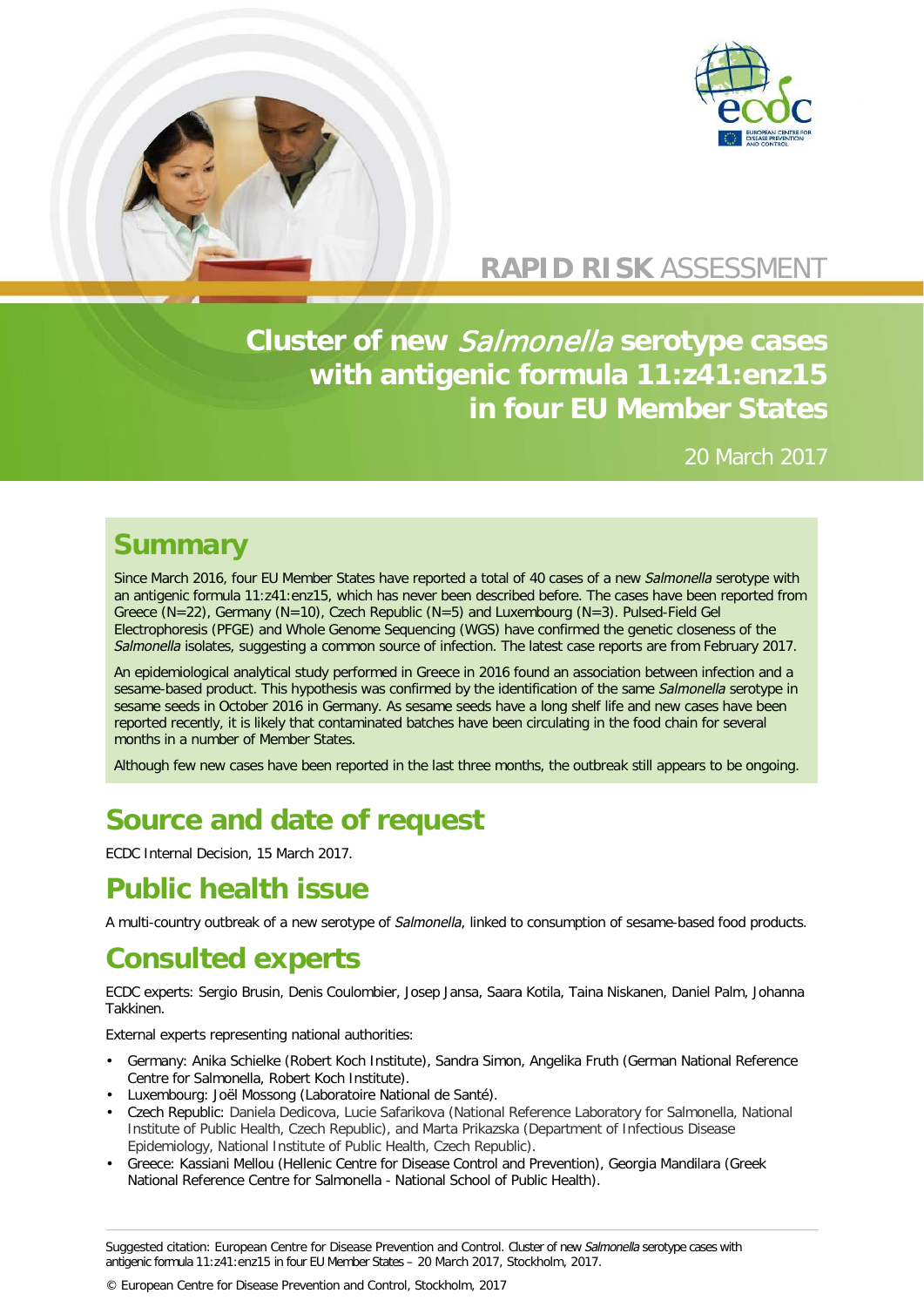## **Event information**

On 10 May 2016, Greece reported a cluster of Salmonella cases with an antigenic formula 11:z41:enz15, not previously described in the White-Kauffmann-Le Minor-scheme [1]. The isolates from these cases were susceptible to 16 antimicrobial agents, and their PFGE profiles were indistinguishable (The European Surveillance System (TESSy) reference XbaI.2460): [https://tessy.ecdc.europa.eu/TessyWeb/OnlineQueryTool/Query.aspx?type=ClusterAnalysis&subject=SALMISO&method=Cl](https://tessy.ecdc.europa.eu/TessyWeb/OnlineQueryTool/Query.aspx?type=ClusterAnalysis&subject=SALMISO&method=Cluster&clustercode=2016-07.SALM.03.XBAI.2460) [uster&clustercode=2016-07.SALM.03.XBAI.2460](https://tessy.ecdc.europa.eu/TessyWeb/OnlineQueryTool/Query.aspx?type=ClusterAnalysis&subject=SALMISO&method=Cluster&clustercode=2016-07.SALM.03.XBAI.2460)

On 26 May 2016, the Pasteur Institute in Paris confirmed the results of the Greek laboratory, verifying a putative new serotype of *Salmonella enterica* subspecies *enterica*. If this finding is confirmed by the additional testing which is currently being performed, a name will be given to the new serotype.

For the purpose of the Rapid Risk/Outbreak Assessment the following case definition is used:

#### **A confirmed outbreak case**

- A laboratory-confirmed case of salmonellosis yielding isolates with an antigenic formula 11:z41:enz15 according to the White-Kauffmann-Le Minor-scheme
	- OR
- A laboratory-confirmed *Salmonella* with whole genome sequence matching the outbreak strain.

Sequence data from a representative isolate with the sequence identification code 239-2016 have been uploaded to Enterobase [\(https://enterobase.warwick.ac.uk/](https://enterobase.warwick.ac.uk/)

#### **Epidemiological situation**

Between March 2016 and 15 March 2017, four EU Member States reported 40 cases infected with the new *Salmonella*  serotype:

**Greece** has reported 22 cases since March 2016, including 15 children aged under 15 years. Two cases have been detected in 2017, the most recent case at the end of February. By the end of the last quarter of 2016, the National Reference Centre had received around 200 *Salmonella* isolates which are waiting to be serotyped; thus, additional cases reported during that period could emerge at a later date. In August 2016, Greece reported an extendedspectrum beta-lactamase (ESBL) -producing *Salmonella* 11:z41:enz15 carrying a blaSHV-5 like gene isolated from a relapse case.

**Germany** has reported 10 cases with the new *Salmonella* serotype since May 2016 and the last case was notified in February 2017. Four cases reported an epidemiological link to Greece, either through travel to Greece or a case visited by Greek relatives. The other six cases were exposed in Germany.

**Czech Republic** has reported five cases (two males and three females) three of which are children. The most recent case was notified at the end of June 2016. None of the cases were travel-related.

**Luxembourg** has reported one symptomatic and two asymptomatic cases, with the latest notification in February 2017.

#### **Microbiological information**

At least eleven (11) isolates from Czech Republic, Germany, Greece and Luxembourg share an indistinguishable PFGE profile (TESSy reference XbaI.2460). An ECDC contractor has performed WGS for nine isolates. WGS data analysis performed in Germany concluded that 13 human isolates from Germany (exposed either in Greece or in Germany), Greece, Luxembourg and Czech Republic were clustered tightly together by cgMLST (Figure 1).

Twelve countries (Austria, Cyprus, Denmark, Finland, France, Ireland, Italy, the Netherlands, Norway, Scotland, Sweden and Switzerland) reported not having observed any human *Salmonella* isolates with this antigenic formula. Salmonella isolates/cases with antigenic formula 11:z41:enz15 or PFGE profile XbaI.2460 had not been reported to TESSy before April 2016.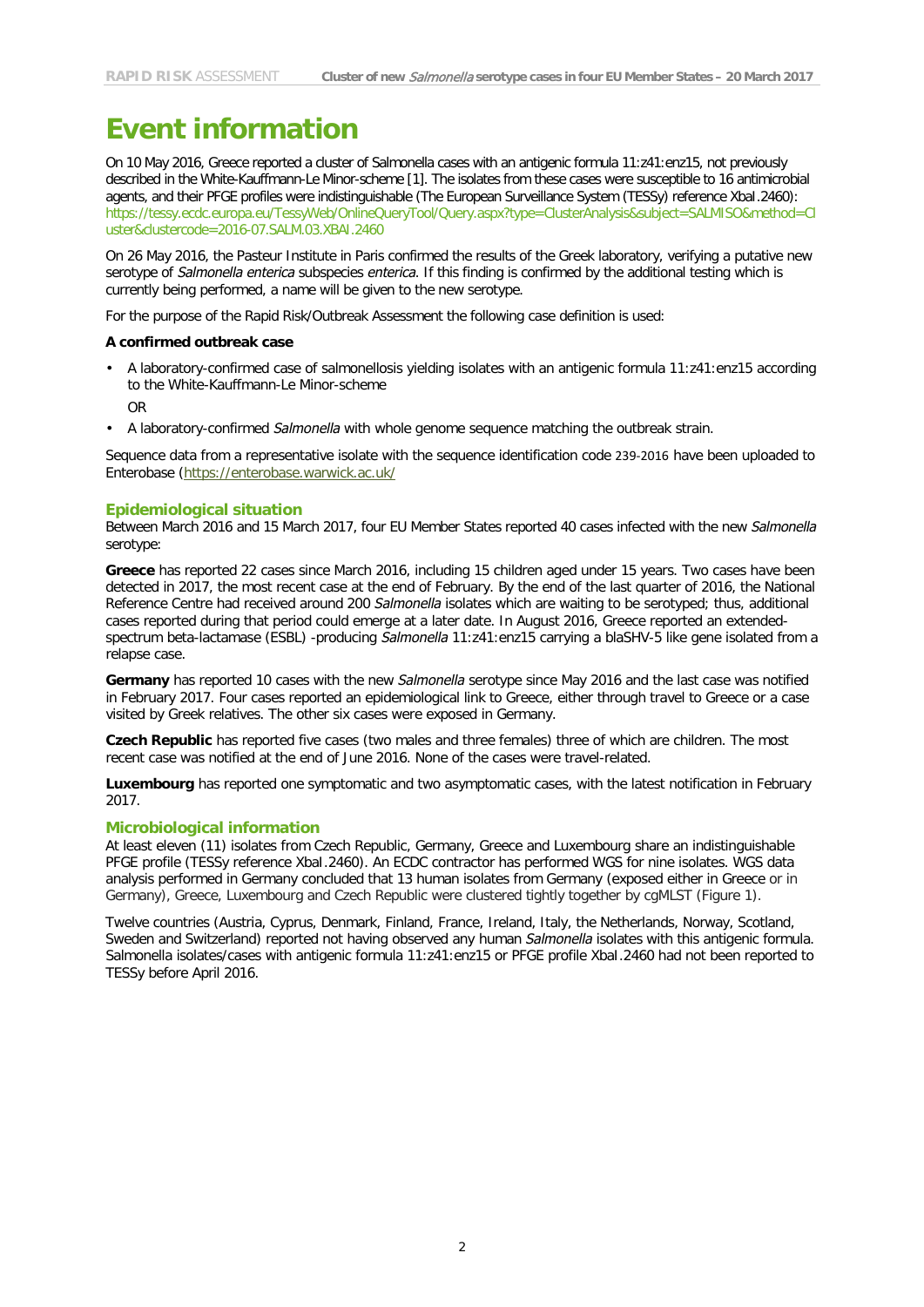

**Figure 1. Minimum spanning tree of sequencing analysis showing 14** Salmonella **isolates with an antigenic formula 11:z41:enz15 from Czech Republic, Germany, Greece and Luxembourg**

Ridom Seqsphere + MST for 14 samples based on 2116 columns, no missing values

Distance based on columns from *S.enterica* cgMLST 2143 targets LT2 (2109), *S.enterica* MLST (7)

Comparison table definition: Ssp.I\_11\_z41\_e,n,z15

Comparison table created: 16.03.2017 13:27

Task templates: *S.enterica* cgMLST 2143 targets LT2, *S.enterica* MLST, *S.enterica* Accessory 2201 targets LT2 To cite the tools used for this analysis correctly in publications please see menu Help – Citations.

Czech Republic ◯ Germany Germany\_food Greece C Luxembourg

Note: *This figure was kindly provided by the Robert Koch Institute.*

### **Suspected vehicle**

In Greece, a case study consisting of 11 cases with the new serotype and 22 cases of *Salmonella* Enteritidis indicated an association between the occurrence of disease and the consumption of tahini (a sesame- based product). Cases reported the consumption of commercial products but no specific trademark was implicated. In the Czech Republic, two of five cases mentioned possible consumption of sesame-based products. In Germany and Luxembourg, epidemiological data are supportive of the hypothesis that there may be an association with the consumption of sesame-based products.

In Germany, the new *Salmonella* serotype was detected during a company's own check of a food sample (sesame seeds) made in October 2016. WGS analysis concluded that the *Salmonella* food isolate was identical to the human isolates by cgMLST (Figure 1). Germany issued an RASFF notification on 22 February 2017 (RASFF notification 2017.0221).